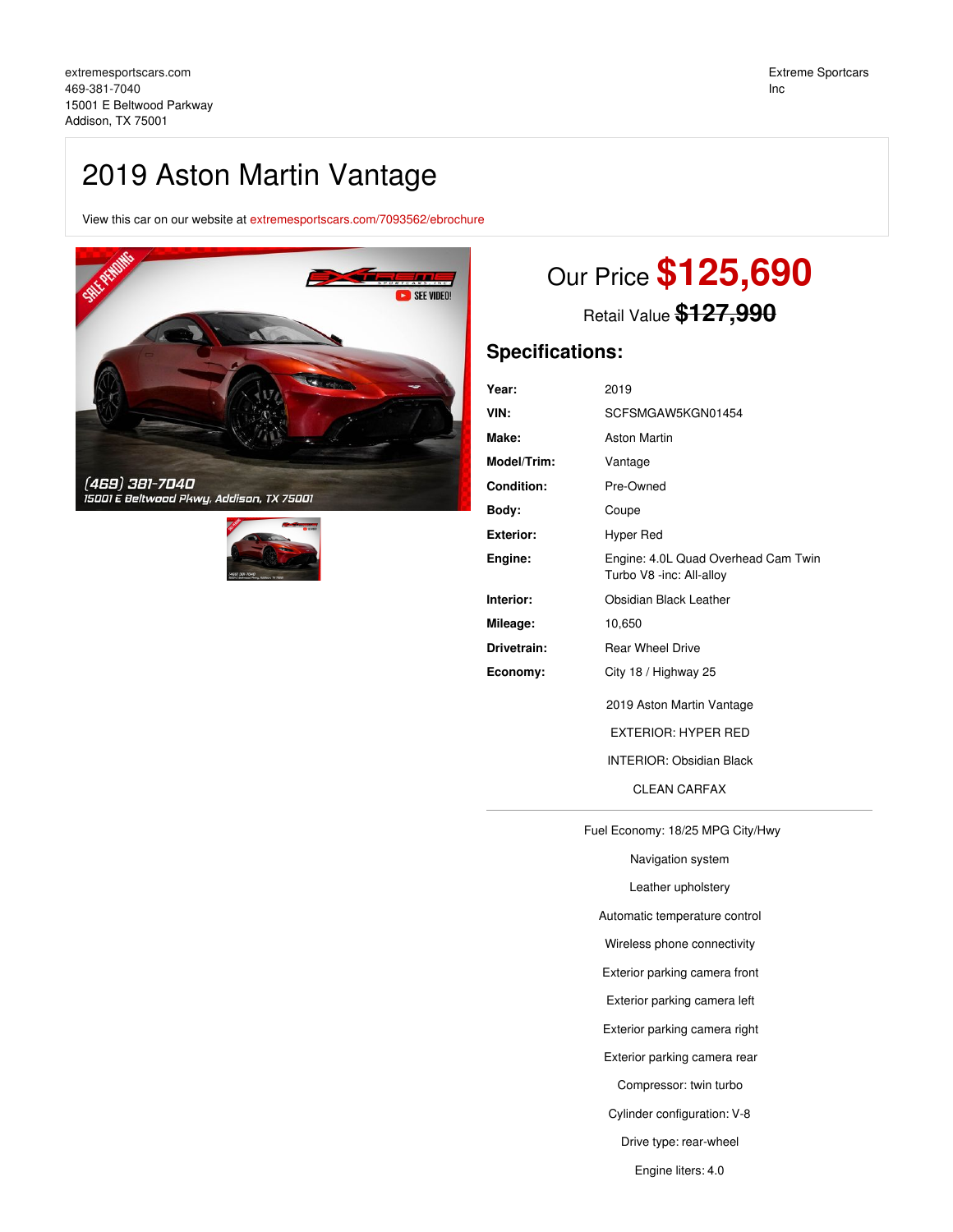Engine location: front Fuel economy city: 18mpg Fuel economy combined: 21mpg Fuel economy highway: 25mpg Fuel tank capacity: 19.3gal. Horsepower: 503hp @ 6,000RPM Limited slip differential: electro-mechanical Manual-shift auto Mode select transmission Number of valves: 32 Recommended fuel: Premium Unleaded Torque: 505 lb.-ft. @ 2,000RPM Transmission: 8 speed automatic Variable valve control WELL MAINTAINED AND MUCH MORE!!!!!!!!!!!!!!!!!!!!!!!!!!!!!!!!! Navigation system Leather upholstery Automatic temperature control Wireless phone connectivity Exterior parking camera front Exterior parking camera left Exterior parking camera right

Exterior parking camera rear

2019 Aston Martin Vantage Extreme Sportcars Inc - 469-381-7040 - View this car on our website at[extremesportscars.com/7093562/ebrochure](https://extremesportscars.com/vehicle/7093562/2019-aston-martin-vantage-addison-tx-75001/7093562/ebrochure)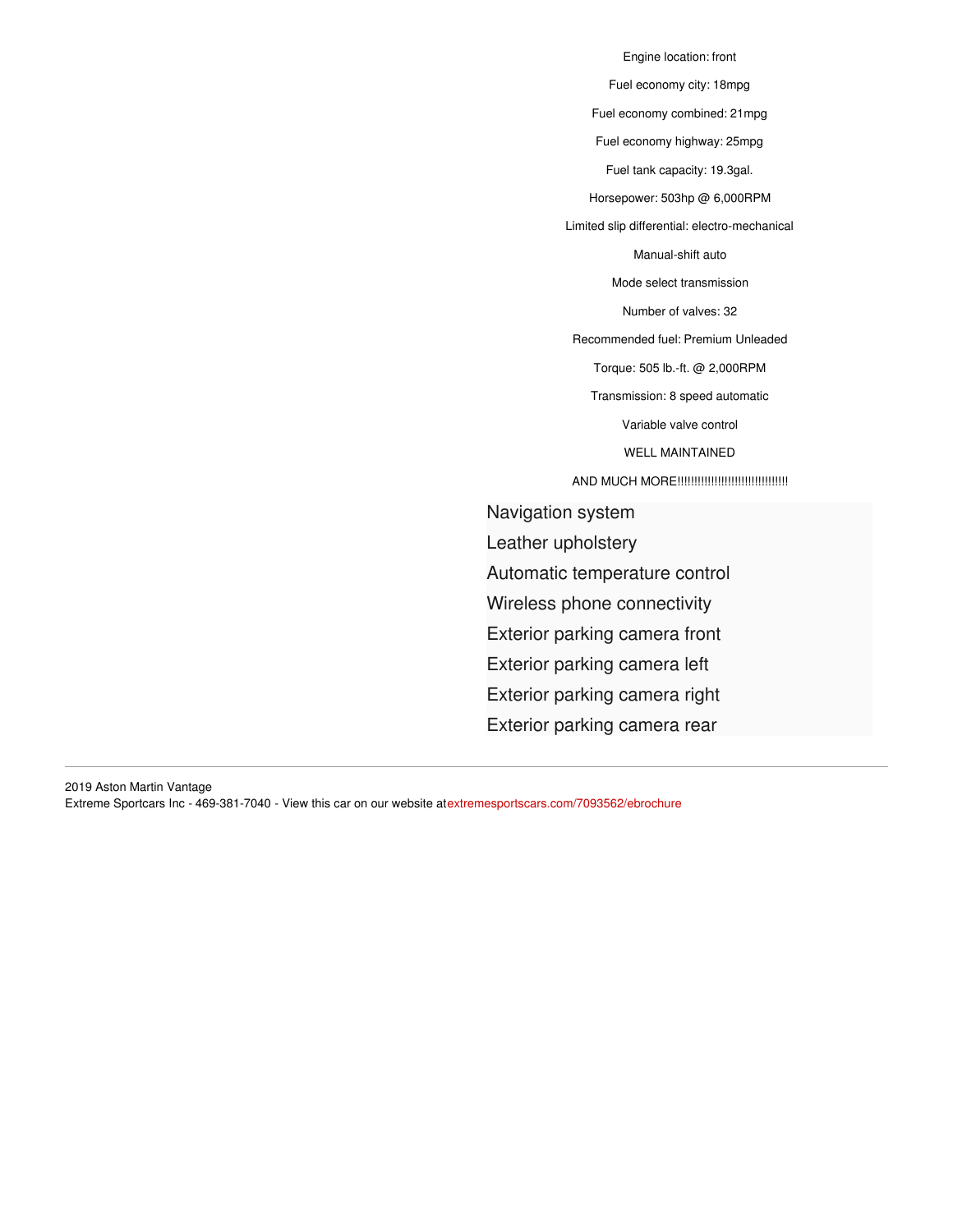

## 2019 Aston Martin Vantage

Extreme Sportcars Inc - 469-381-7040 - View this car on our website at[extremesportscars.com/7093562/ebrochure](https://extremesportscars.com/vehicle/7093562/2019-aston-martin-vantage-addison-tx-75001/7093562/ebrochure)

## **Installed Options**

## **Interior**

- 10-Way Power Driver Seat -inc: Power Recline, Height Adjustment, Fore/Aft Movement, Cushion Tilt and Power 2-Way Lumbar Support
- 10-Way Power Passenger Seat -inc: Power Recline, Height Adjustment, Fore/Aft Movement, Cushion Tilt and Power 2-Way Lumbar Support
- 2 12V DC Power Outlets- Air Filtration- Alcantara Leather Seat Trim
- Alcantara Simulated Suede Door Trim Insert
- Carpet Floor Trim and Carpet Trunk Lid/Rear Cargo Door Trim Compass
- Cruise Control w/Steering Wheel Controls- Day-Night Rearview Mirror
- Digital Appearance- Driver And Passenger Door Bins- Driver Foot Rest
- Dual Zone Front Automatic Air Conditioning- Engine Immobilizer
- FOB Controls -inc: Cargo Access- Fade-To-Off Interior Lighting
- Fixed Front Head Restraints- Fixed Rear Windows- Folding Cargo Cover
- Front Center Armrest- Front Cupholder- Front Map Lights
- Front Seats w/Premium Cloth Back Material and Power 2-Way Driver Lumbar
- Front Sport Seats -inc: memory front seats
- Full Carpet Floor Covering -inc: Carpet Front Floor Mats Full Cloth Headliner
- Full Floor Console w/Covered Storage and 2 12V DC Power Outlets
- Garage Door Transmitter
- Gauges -inc: Speedometer, Odometer, Engine Coolant Temp, Tachometer, Oil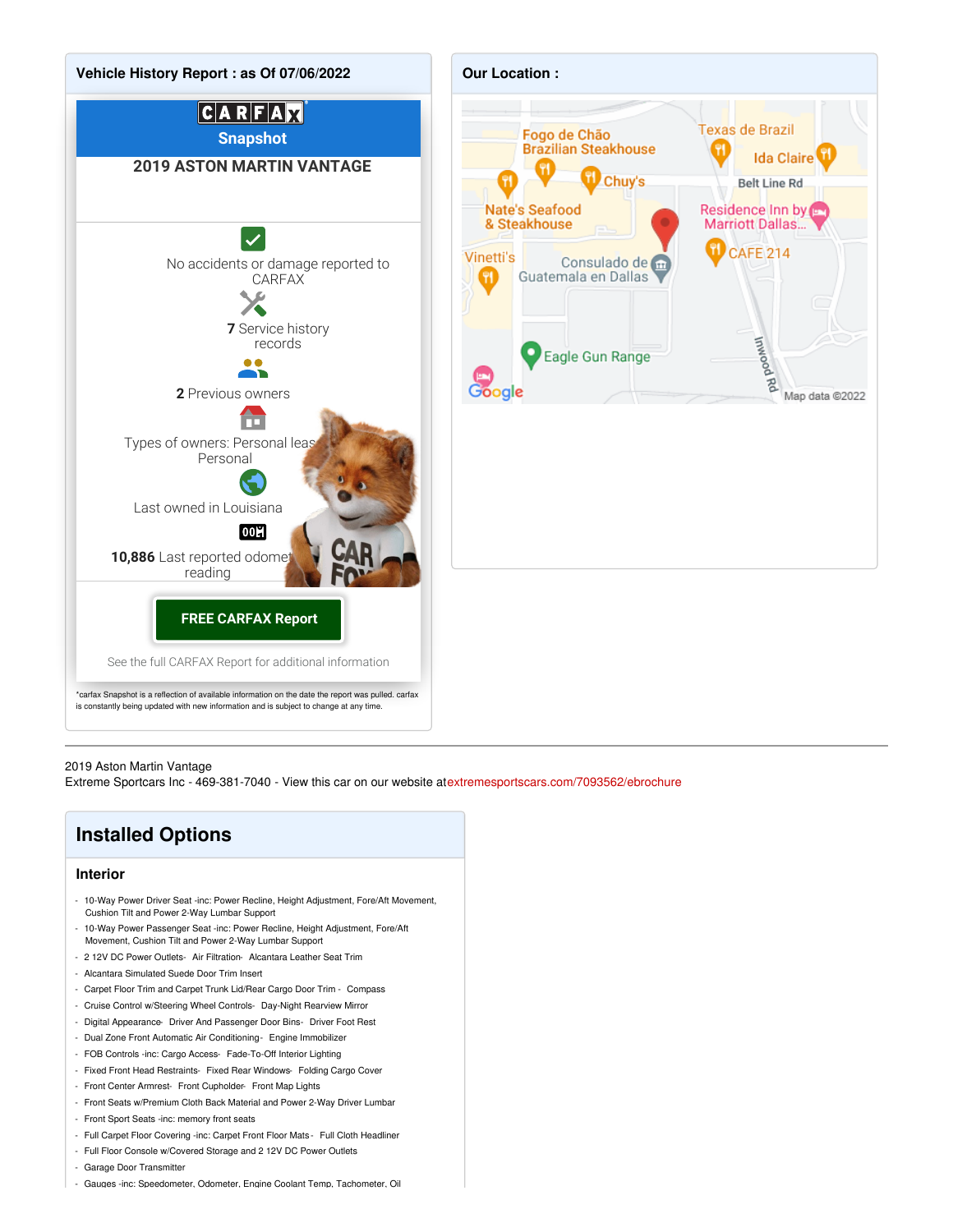- Gauges -inc: Speedometer, Odometer, Engine Coolant Temp, Tachometer, Oil Temperature, Trip Odometer and Trip Computer

- Illuminated Locking Glove Box
- Interior Trim -inc: Metal-Look Instrument Panel Insert, Piano Black Door Panel Insert, Piano Black Console Insert, Aluminum Interior Accents and Leather Upholstered Dashboard
- Leather Steering Wheel- Memory Settings -inc: Door Mirrors- Outside Temp Gauge
- Perimeter Alarm- Power 1st Row Windows w/Driver And Passenger 1-Touch Down
- Power Door Locks w/Autolock Feature- Power Fuel Flap Locking Type
- Power Tilt/Telescoping Steering Column- Proximity Key For Push Button Start Only
- Redundant Digital Speedometer
- Remote Keyless Entry w/Integrated Key Transmitter, 2 Door Curb/Courtesy, Illuminated Entry and Panic Button
- Remote Releases -Inc: Power Cargo Access and Power Fuel- Systems Monitor
- Trip Computer- Valet Function

#### **Exterior**

- Aluminum Spare Wheel- Aluminum Wheels
- Auto On/Off Projector Beam Led Low/High Beam Daytime Running Auto-Leveling Headlamps w/Washer and Delay-Off
- Body-Colored Door Handles
- Body-Colored Front Bumper w/Colored Rub Strip/Fascia Accent
- Body-Colored Power w/Tilt Down Heated Side Mirrors w/Power Folding
- Body-Colored Rear Bumper w/Colored Rub Strip/Fascia Accent
- Chrome Side Windows Trim- Clearcoat Paint- Compact Spare Tire Mounted Inside
- Fixed Rear Window w/Defroster- Galvanized Steel/Aluminum/Composite Panels
- LED Brakelights- Liftgate Rear Cargo Access- Light Tinted Glass
- Rain Detecting Variable Intermittent Wipers w/Heated Jets Rocker Panel Extensions
- Silver Grille- Tailgate/Rear Door Lock Included w/Power Door Locks
- Tires: 255/40R20 Fr & 295/35R20 Pirelli P ZERO Wheels: 20" Y Spoke Silver

## **Safety**

- 10-Way Power Driver Seat -inc: Power Recline, Height Adjustment, Fore/Aft Movement, Cushion Tilt and Power 2-Way Lumbar Support
- 10-Way Power Passenger Seat -inc: Power Recline, Height Adjustment, Fore/Aft Movement, Cushion Tilt and Power 2-Way Lumbar Support
- 2 12V DC Power Outlets- Air Filtration- Alcantara Leather Seat Trim
- Alcantara Simulated Suede Door Trim Insert
- Carpet Floor Trim and Carpet Trunk Lid/Rear Cargo Door Trim Compass
- Cruise Control w/Steering Wheel Controls- Day-Night Rearview Mirror
- Digital Appearance- Driver And Passenger Door Bins- Driver Foot Rest
- Dual Zone Front Automatic Air Conditioning- Engine Immobilizer
- FOB Controls -inc: Cargo Access- Fade-To-Off Interior Lighting
- Fixed Front Head Restraints- Fixed Rear Windows- Folding Cargo Cover
- Front Center Armrest- Front Cupholder- Front Map Lights
- Front Seats w/Premium Cloth Back Material and Power 2-Way Driver Lumbar
- Front Sport Seats -inc: memory front seats
- Full Carpet Floor Covering -inc: Carpet Front Floor Mats Full Cloth Headliner
- Full Floor Console w/Covered Storage and 2 12V DC Power Outlets
- Garage Door Transmitter
- Gauges -inc: Speedometer, Odometer, Engine Coolant Temp, Tachometer, Oil Temperature, Trip Odometer and Trip Computer
- Illuminated Locking Glove Box
- Interior Trim -inc: Metal-Look Instrument Panel Insert, Piano Black Door Panel Insert, Piano Black Console Insert, Aluminum Interior Accents and Leather Upholstered Dashboard
- Leather Steering Wheel- Memory Settings -inc: Door Mirrors- Outside Temp Gauge
- Perimeter Alarm- Power 1st Row Windows w/Driver And Passenger 1-Touch Down
- Power Door Locks w/Autolock Feature- Power Fuel Flap Locking Type
- Power Tilt/Telescoping Steering Column- Proximity Key For Push Button Start Only
- Redundant Digital Speedometer
- Remote Keyless Entry w/Integrated Key Transmitter, 2 Door Curb/Courtesy, Illuminated Entry and Panic Button
- Remote Releases -Inc: Power Cargo Access and Power Fuel- Systems Monitor - Trip Computer- Valet Function

#### **Mechanical**

- 19.3 Gal. Fuel Tank- 2.93 Axle Ratio- 4-Corner Auto-Leveling Suspension
- 4-Wheel Disc Brakes w/4-Wheel ABS, Front And Rear Vented Discs, Brake Assist, Hill Hold Control and Electric Parking Brake
- Automatic w/Driver Control Height Adjustable Automatic w/Driver Control Ride Control Touring Adaptive Suspension
- Battery w/Run Down Protection- Double Wishbone Front Suspension w/Coil Springs
- Dual Stainless Steel Exhaust w/Polished Tailpipe Finisher
- Electric Power-Assist Speed-Sensing Steering